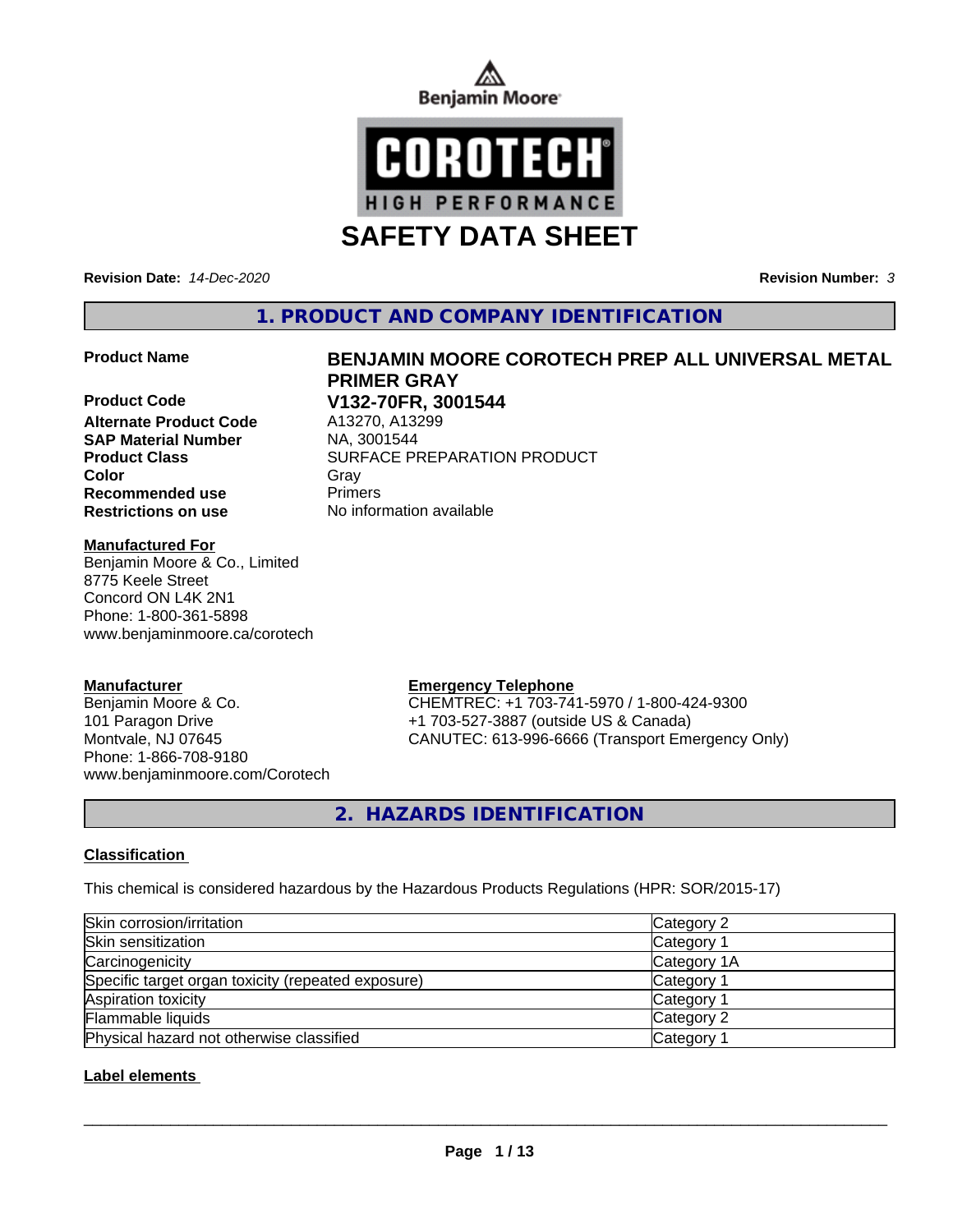## **Danger**

## **Hazard statements**

Causes skin irritation May cause an allergic skin reaction May cause cancer Causes damage to organs through prolonged or repeated exposure May be fatal if swallowed and enters airways Highly flammable liquid and vapor Risk of spontaneous combustion



**Appearance** liquid **Odor** solvent

## **Precautionary Statements - Prevention**

Obtain special instructions before use Do not handle until all safety precautions have been read and understood Use personal protective equipment as required Wash face, hands and any exposed skin thoroughly after handling Contaminated work clothing should not be allowed out of the workplace Wear protective gloves Do not breathe dust/fume/gas/mist/vapors/spray Do not eat, drink or smoke when using this product Keep away from heat, hot surfaces, sparks, open flames and other ignition sources. No smoking Keep container tightly closed Ground/bond container and receiving equipment Use explosion-proof electrical/ventilating/lighting/equipment Use only non-sparking tools Take precautionary measures against static discharge Immediately after use, place rags, steel wool or waste used with this product in a sealed water-filled metal container or lay flat to dry. **Precautionary Statements - Response**

IF exposed or concerned: Get medical advice/attention

## **Skin**

If skin irritation or rash occurs: Get medical advice/attention IF ON SKIN (or hair): Remove/Take off immediately all contaminated clothing. Rinse skin with water/shower Wash contaminated clothing before reuse **Ingestion** IF SWALLOWED: Immediately call a POISON CENTER or doctor/physician Do NOT induce vomiting

### **Fire**

In case of fire: Use CO2, dry chemical, or foam for extinction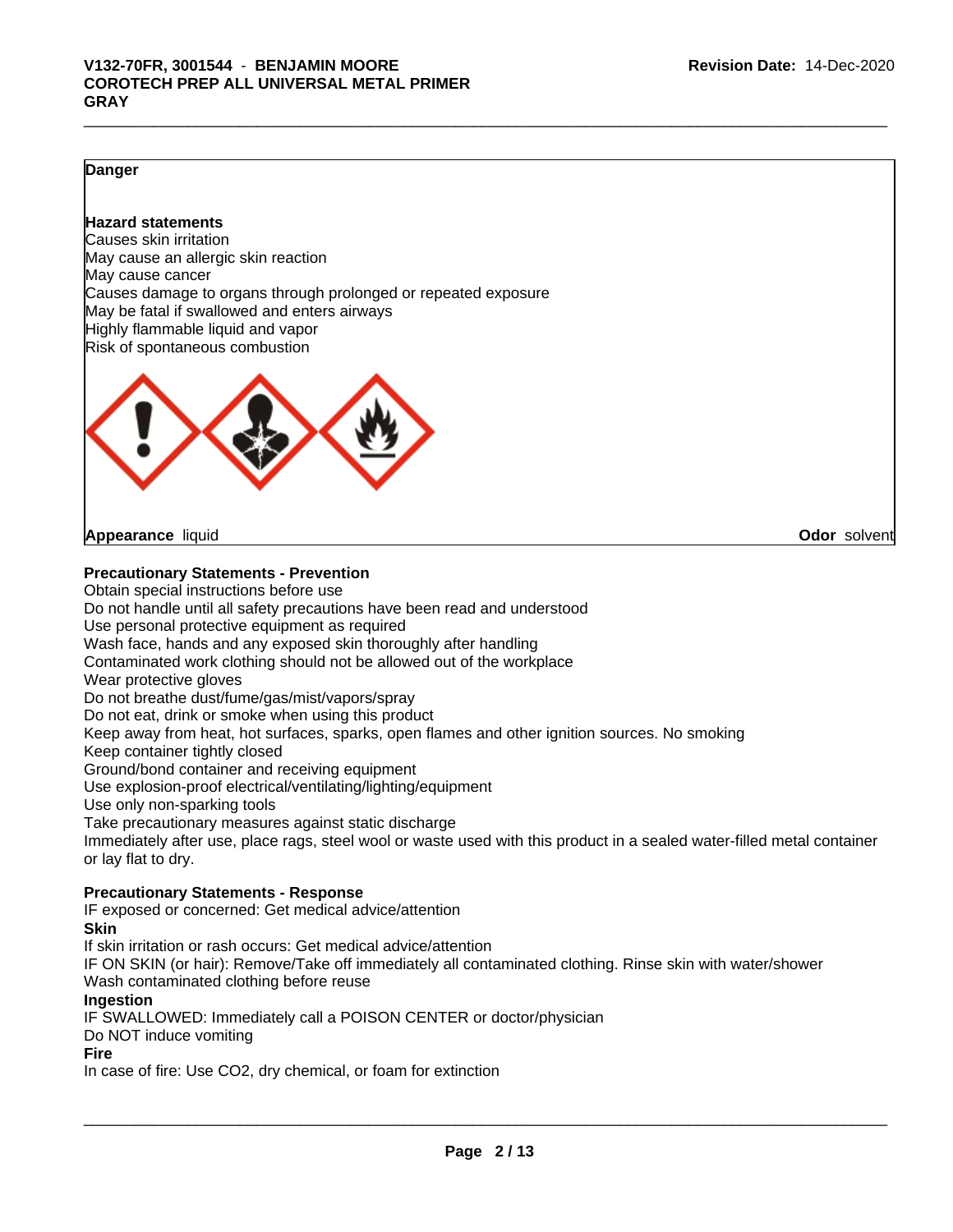## **Precautionary Statements - Storage**

Store locked up Store in a well-ventilated place. Keep cool

## **Precautionary Statements - Disposal**

Dispose of contents/container to an approved waste disposal plant

Materials such as rags used with this product may begin to burn by themselves. After use, put rags in water or lay flat to dry, then discard.

**3. COMPOSITION INFORMATION ON COMPONENTS**

## **Other information**

No information available

| <b>Chemical name</b>        | CAS No.        | Weight-%      | Hazardous Material | Date HMIRA filed and                          |
|-----------------------------|----------------|---------------|--------------------|-----------------------------------------------|
|                             |                |               |                    | Information Review Act date exemption granted |
|                             |                |               | registry number    | (if applicable)                               |
|                             |                |               | (HMIRA registry #) |                                               |
| Silica, crystalline         | 14808-60-7     | $10 - 30%$    |                    |                                               |
| Talc                        | 14807-96-6     | $10 - 30%$    |                    |                                               |
| Xylene                      | 1330-20-7      | $5 - 10%$     |                    |                                               |
| Petroleum ether             | 8032-32-4      | $5 - 10%$     |                    |                                               |
| Distillates, petroleum,     | 64742-47-8     | $3 - 7%$      |                    |                                               |
| hydrotreated light          |                |               |                    |                                               |
| Titanium dioxide            | 13463-67-7     | - 5%          |                    |                                               |
| Ethyl benzene               | $100 - 41 - 4$ | - 5%          |                    |                                               |
| Solvent naphtha, petroleum, | 64742-95-6     | $1 - 5%$      |                    |                                               |
| light aromatic              |                |               |                    |                                               |
| Methyl ethyl ketoxime       | 96-29-7        | $0.1 - 0.25%$ |                    |                                               |
| Carbon black                | 1333-86-4      | $0.1 - 0.25%$ |                    |                                               |

**Confidential Business Information note**

\*The exact percentage (concentration) of composition has been withheld as a trade secret

**4. FIRST AID MEASURES**

| <b>General Advice</b> | If symptoms persist, call a physician. Show this safety data<br>sheet to the doctor in attendance.                                                                                                                                     |
|-----------------------|----------------------------------------------------------------------------------------------------------------------------------------------------------------------------------------------------------------------------------------|
| <b>Eye Contact</b>    | Immediately flush with plenty of water. After initial flushing,<br>remove any contact lenses and continue flushing for at<br>least 15 minutes. Keep eye wide open while rinsing. If<br>symptoms persist, call a physician.             |
| <b>Skin Contact</b>   | Wash off immediately with soap and plenty of water while<br>removing all contaminated clothes and shoes. If skin<br>irritation persists, call a physician. Wash clothing before<br>reuse. Destroy contaminated articles such as shoes. |
| <b>Inhalation</b>     | Move to fresh air. If symptoms persist, call a physician.                                                                                                                                                                              |
|                       |                                                                                                                                                                                                                                        |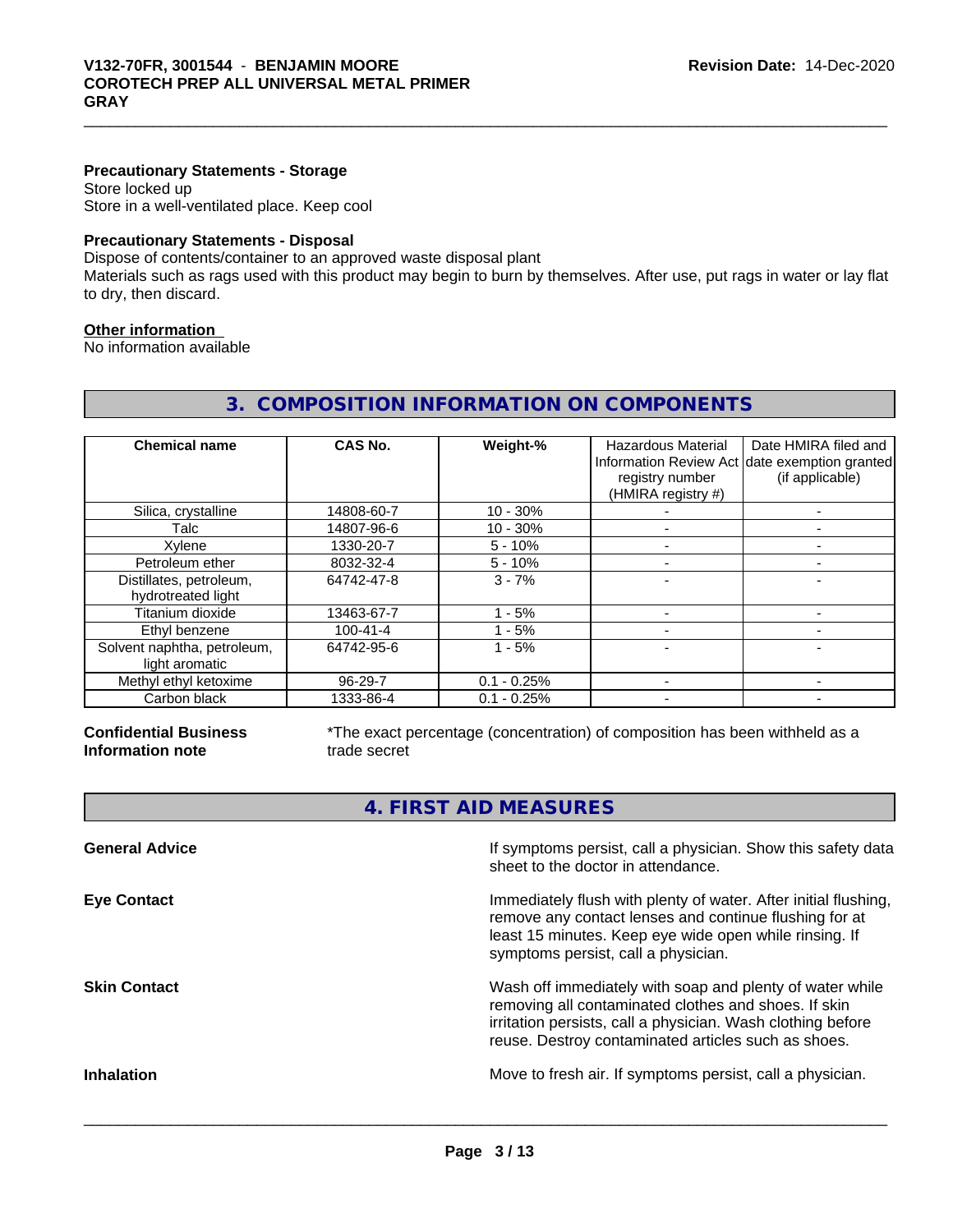|                                        | If not breathing, give artificial respiration. Call a physician<br>immediately.                                                                                                                  |
|----------------------------------------|--------------------------------------------------------------------------------------------------------------------------------------------------------------------------------------------------|
| Ingestion                              | Clean mouth with water and afterwards drink plenty of<br>water. Do not induce vomiting without medical advice.<br>Never give anything by mouth to an unconscious person.<br>Consult a physician. |
| <b>Protection Of First-Aiders</b>      | Use personal protective equipment.                                                                                                                                                               |
| <b>Most Important Symptoms/Effects</b> | May cause allergic skin reaction.                                                                                                                                                                |
| <b>Notes To Physician</b>              | Treat symptomatically.                                                                                                                                                                           |

**5. FIRE-FIGHTING MEASURES**

| <b>Flammable Properties</b>                                                      | Vapors may travel considerable distance to a source of<br>ignition and flash back. Vapors may cause flash fire.                                                                                                                                                                                |
|----------------------------------------------------------------------------------|------------------------------------------------------------------------------------------------------------------------------------------------------------------------------------------------------------------------------------------------------------------------------------------------|
| <b>Suitable Extinguishing Media</b>                                              | Foam, dry powder or water. Use extinguishing measures<br>that are appropriate to local circumstances and the<br>surrounding environment.                                                                                                                                                       |
| Protective equipment and precautions for firefighters                            | As in any fire, wear self-contained breathing apparatus<br>pressure-demand, MSHA/NIOSH (approved or equivalent)<br>and full protective gear.                                                                                                                                                   |
| <b>Hazardous combustion products</b>                                             | Burning may result in carbon dioxide, carbon monoxide<br>and other combustion products of varying composition<br>which may be toxic and/or irritating.                                                                                                                                         |
| <b>Specific Hazards Arising From The Chemical</b>                                | Flammable. Flash back possible over considerable<br>distance. Keep product and empty container away from<br>heat and sources of ignition. Closed containers may<br>rupture if exposed to fire or extreme heat. Thermal<br>decomposition can lead to release of irritating gases and<br>vapors. |
| Sensitivity to mechanical impact                                                 | No                                                                                                                                                                                                                                                                                             |
| Sensitivity to static discharge                                                  | Yes                                                                                                                                                                                                                                                                                            |
| <b>Flash Point Data</b><br>Flash point (°F)<br>Flash Point (°C)<br><b>Method</b> | 50<br>10<br><b>PMCC</b>                                                                                                                                                                                                                                                                        |
| <b>Flammability Limits In Air</b>                                                |                                                                                                                                                                                                                                                                                                |
| Lower flammability limit:<br><b>Upper flammability limit:</b>                    | Not available<br>Not available                                                                                                                                                                                                                                                                 |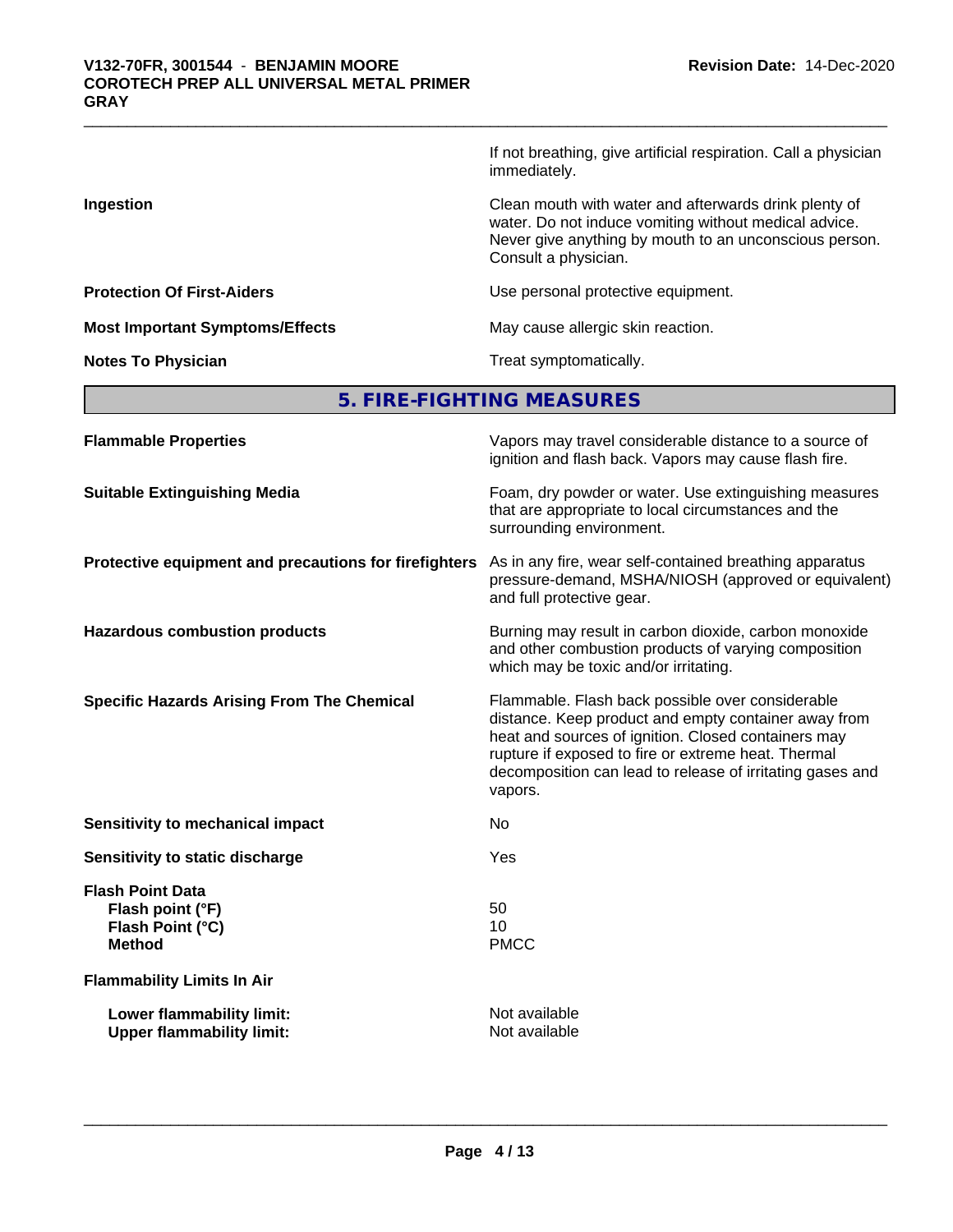| <u>NFPA</u>                                             | Health: 2 | <b>Flammability: 3</b> | <b>Instability: 0</b> | <b>Special: Not Applicable</b> |
|---------------------------------------------------------|-----------|------------------------|-----------------------|--------------------------------|
| <b>NFPA Legend</b><br>0 - Not Hazardous<br>1 - Slightly |           |                        |                       |                                |
| 2 - Moderate                                            |           |                        |                       |                                |

- 3 High
	-
	- 4 Severe

*The ratings assigned are only suggested ratings, the contractor/employer has ultimate responsibilities for NFPA ratings where this system is used.*

*Additional information regarding the NFPA rating system is available from the National Fire Protection Agency (NFPA) at www.nfpa.org.*

## **6. ACCIDENTAL RELEASE MEASURES**

| <b>Personal Precautions</b>      | Remove all sources of ignition. Take precautions to<br>prevent flashback. Ground and bond all containers and<br>handling equipment. Take precautionary measures against<br>static discharges. Ensure adequate ventilation. Avoid<br>contact with skin, eyes and clothing. Use personal<br>protective equipment.  |
|----------------------------------|------------------------------------------------------------------------------------------------------------------------------------------------------------------------------------------------------------------------------------------------------------------------------------------------------------------|
| <b>Other Information</b>         | Prevent further leakage or spillage if safe to do so. Do not<br>allow material to contaminate ground water system.<br>Prevent product from entering drains. Do not flush into<br>surface water or sanitary sewer system. Local authorities<br>should be advised if significant spillages cannot be<br>contained. |
| <b>Environmental precautions</b> | See Section 12 for additional Ecological Information.                                                                                                                                                                                                                                                            |
| <b>Methods for Cleaning Up</b>   | Dam up. Soak up with inert absorbent material. Use a<br>non-sparking or explosion proof means to transfer material<br>to a sealed, appropriate container for disposal. Clean<br>contaminated surface thoroughly.                                                                                                 |

**7. HANDLING AND STORAGE**

**Handling Handling Avoid contact with skin, eyes and clothing. Wear personal and <b>Handling Avoid contact with skin, eyes and clothing. Wear personal** protective equipment. Do not breathe vapors or spray mist. Use only in ventilated areas. Prevent vapor build-up by providing adequate ventilation during and after use. Take precautionary measures against static discharges. To avoid ignition of vapors by static electricity discharge, all metal parts of the equipment must be grounded. Keep away from heat, sparks and flame. Do not smoke. Extinguish all flames and pilot lights, and turn off stoves, heaters, electric motors and other sources of ignition during use and until all vapors are gone. Ignition and/or flash back may occur. **Storage Keep containers tightly closed in a dry, cool and get a dry and structure in a dry and structure in a dry and structure in a dry and structure in a dry and structure in a dry and structure in a dry and structure**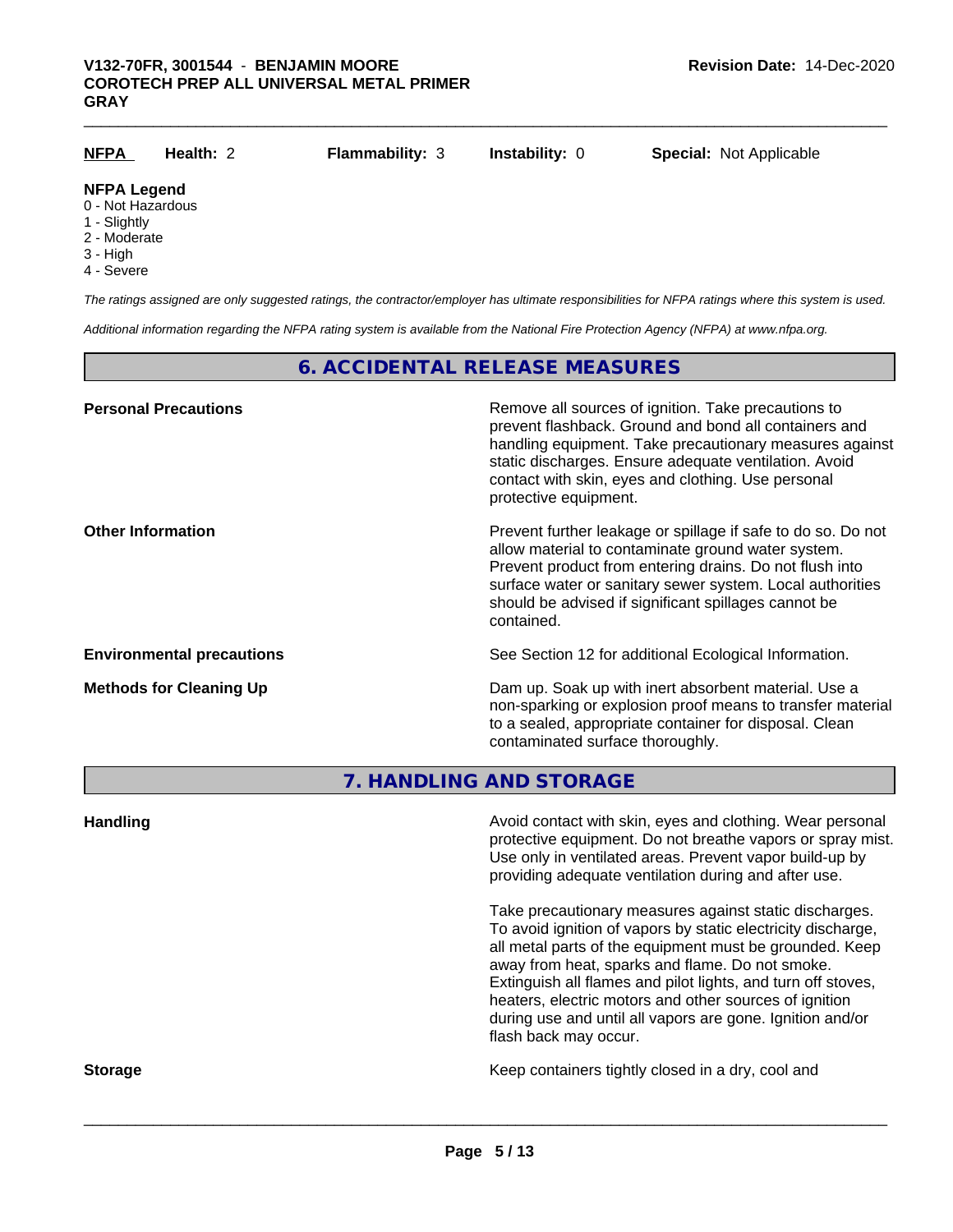well-ventilated place. Keep away from heat. Keep away from open flames, hot surfaces and sources of ignition. Keep in properly labeled containers. Keep out of the reach of children.

 **DANGER** - Rags, steel wool or waste soaked with this product may spontaneously catch fire if improperly discarded. Immediately after use, place rags, steel wool or waste in a sealed water-filled metal container.

**Incompatible Materials Incompatible with strong acids and bases and strong** oxidizing agents.

## **8. EXPOSURE CONTROLS/PERSONAL PROTECTION**

### **Exposure Limits**

| <b>Chemical name</b>                          | <b>ACGIH TLV</b>                                                                                                                              | Alberta                                                                               | <b>British Columbia</b>                                                         | <b>Ontario</b>                  | Quebec                                                                                             |
|-----------------------------------------------|-----------------------------------------------------------------------------------------------------------------------------------------------|---------------------------------------------------------------------------------------|---------------------------------------------------------------------------------|---------------------------------|----------------------------------------------------------------------------------------------------|
| Silica, crystalline                           | TWA: 0.025 mg/m <sup>3</sup><br>respirable particulate<br>matter                                                                              | $0.025$ mg/m <sup>3</sup> - TWA                                                       | $0.025$ mg/m <sup>3</sup> - TWA                                                 | $0.10$ mg/m <sup>3</sup> - TWA  | $0.1$ mg/m <sup>3</sup> - TWAEV                                                                    |
| Talc                                          | TWA: $2 \text{ mq/m}^3$<br>particulate matter<br>containing no<br>asbestos and <1%<br>crystalline silica,<br>respirable particulate<br>matter | $2$ mg/m <sup>3</sup> - TWA                                                           | $2$ mg/m <sup>3</sup> - TWA                                                     | $2$ mg/m <sup>3</sup> - TWA     | 3 mg/m <sup>3</sup> - TWAEV                                                                        |
| Xylene                                        | STEL: 150 ppm<br>TWA: 100 ppm                                                                                                                 | 100 ppm - TWA<br>434 mg/m <sup>3</sup> - TWA<br>150 ppm - STEL<br>651 mg/m $3 -$ STEL | 100 ppm - TWA<br>150 ppm - STEL                                                 | 100 ppm - TWA<br>150 ppm - STEL | 100 ppm - TWAEV<br>434 mg/m <sup>3</sup> - TWAEV<br>150 ppm - STEV<br>651 mg/m $3 -$ STEV          |
| Petroleum ether                               | N/E                                                                                                                                           | 300 ppm - TWA<br>1400 mg/m $3$ - TWA                                                  |                                                                                 | N/E                             | 300 ppm - TWAEV<br>1370 mg/m <sup>3</sup> - TWAEV                                                  |
| Distillates, petroleum,<br>hydrotreated light | N/E                                                                                                                                           | N/E                                                                                   | 200 mg/m $3$ - TWA<br>Skin absorption can<br>contribute to overall<br>exposure. | N/E                             | N/E                                                                                                |
| Titanium dioxide                              | TWA: 10 mg/m <sup>3</sup>                                                                                                                     | 10 mg/m $3$ - TWA                                                                     | 10 mg/m $3$ - TWA<br>$3$ mg/m <sup>3</sup> - TWA                                | 10 mg/m $3 - TWA$               | 10 mg/m <sup>3</sup> - TWAEV                                                                       |
| Ethyl benzene                                 | TWA: 20 ppm                                                                                                                                   | 100 ppm - TWA<br>434 mg/m <sup>3</sup> - TWA<br>125 ppm - STEL<br>543 mg/m $3 -$ STEL | 20 ppm - TWA                                                                    | 20 ppm - TWA                    | 100 ppm - TWAEV<br>434 mg/m <sup>3</sup> - TWAEV<br>125 ppm - STEV<br>543 mg/m <sup>3</sup> - STEV |
| Carbon black                                  | TWA: $3 \text{ mq/m}^3$<br>inhalable particulate<br>matter                                                                                    | $3.5 \text{ mg/m}^3$ - TWA                                                            | $3$ mg/m $3$ - TWA                                                              | $3$ mg/m $3$ - TWA              | 3.5 mg/m <sup>3</sup> - TWAEV                                                                      |

#### **Legend**

ACGIH - American Conference of Governmental Industrial Hygienists

Alberta - Alberta Occupational Exposure Limits

British Columbia - British Columbia Occupational Exposure Limits

Ontario - Ontario Occupational Exposure Limits

Quebec - Quebec Occupational Exposure Limits

N/E - Not established

**Engineering Measures Ensure** Ensure adequate ventilation, especially in confined areas.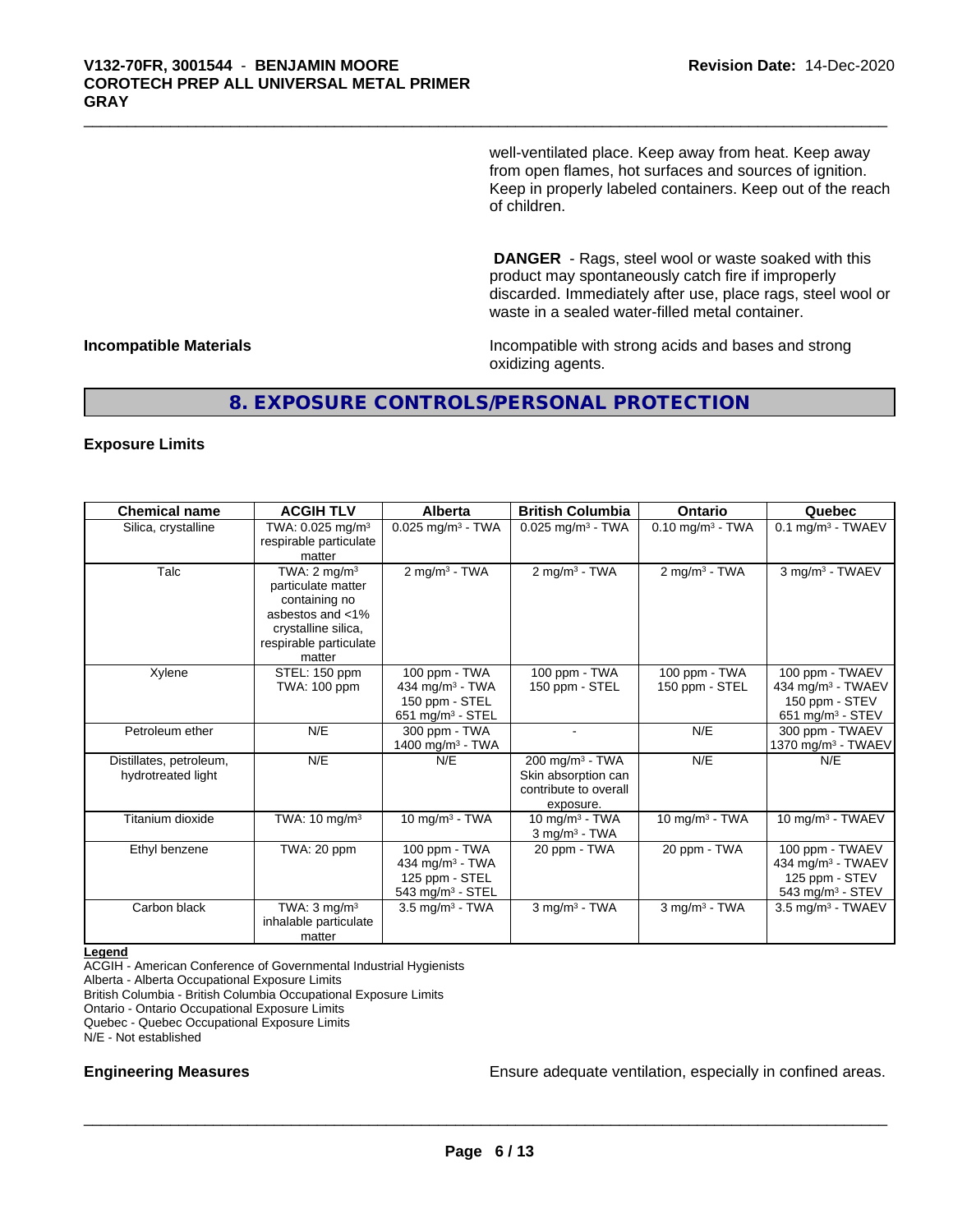# **Personal Protective Equipment**

**Eye/Face Protection** Safety glasses with side-shields. If splashes are likely to occur, wear: Tightly fitting safety goggles **Skin Protection Protection Protective gloves and impervious clothing. Respiratory Protection Exercise 2016** Use only with adequate ventilation. In operations where exposure limits are exceeded, use a NIOSH approved respirator that has been selected by a technically qualified person for the specific work conditions. When spraying the product or applying in confined areas, wear a NIOSH approved respirator specified for paint spray or organic vapors.

**Hygiene Measures Avoid contact with skin, eyes and clothing. Remove and Avoid contact with skin, eyes and clothing. Remove and Avoid contact with skin, eyes and clothing. Remove and** wash contaminated clothing before re-use. Wash thoroughly after handling.

## **9. PHYSICAL AND CHEMICAL PROPERTIES**

**Appearance** liquid **Odor** solvent **Odor Threshold**<br> **Density (Ibs/gal)**<br> **Density (Ibs/gal)**<br> **No information available**<br>
11.15 - 11.25 **Density (Ibs/gal) Specific Gravity** 1.34 - 1.36 **pH**<br>
Viscosity (cps) The Contract of Contract Contract Contract Contract Contract Contract No information available **Solubility(ies)** No information available **Water solubility** No information available **Evaporation Rate Evaporation Rate No information available Vapor pressure Vapor pressure No information available Vapor density No information available No** information available **Wt. % Solids** 65 - 75 **Vol. % Solids Wt. % Volatiles** 25 - 35 **Vol. % Volatiles** 45 - 55 **VOC Regulatory Limit (g/L)** < 400 **Boiling Point (°F)** 241 **Boiling Point (°C)** 116 **Freezing point (°F)** The state of the state of the No information available **Freezing Point (°C)** and **COVERTY** No information available **Flash point (°F)** 50 **Flash Point (°C)** 10 **Method** PMCC **Flammability (solid, gas)** Not applicable Not applicable<br>
Upper flammability limit:<br>
Upper flammability limit: **Upper flammability limit: Lower flammability limit:** Not applicable **Autoignition Temperature (°F)** No information available **Autoignition Temperature (°C)** No information available **Decomposition Temperature (°F)** No information available **Decomposition Temperature (°C)**<br> **Partition coefficient**<br> **Partition coefficient**<br> **No** information available

**Viscosity (cps)** No information available **No information available**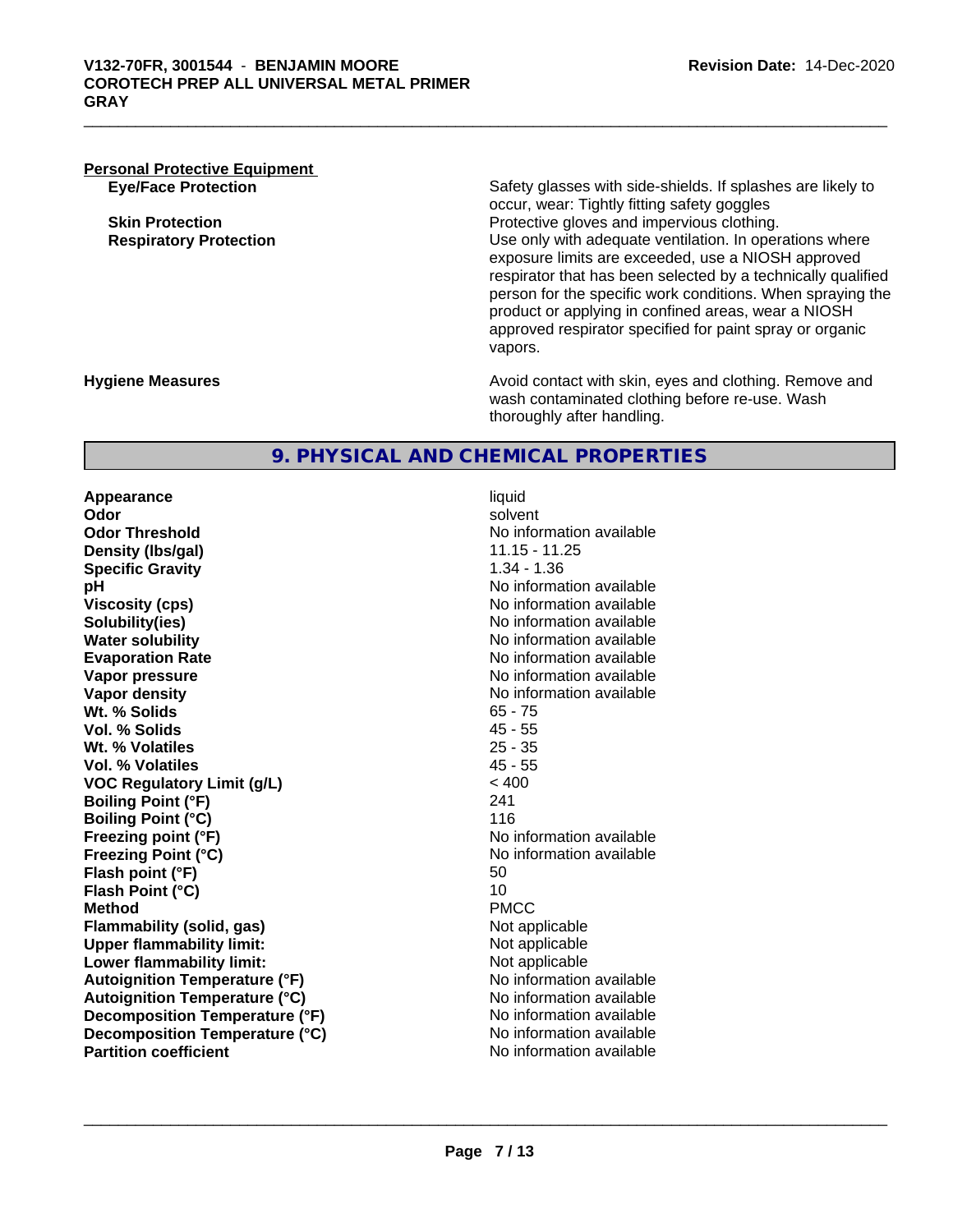|                                                                              | <b>10. STABILITY AND REACTIVITY</b>                                                                                                                                                                              |
|------------------------------------------------------------------------------|------------------------------------------------------------------------------------------------------------------------------------------------------------------------------------------------------------------|
| <b>Reactivity</b>                                                            | Not Applicable                                                                                                                                                                                                   |
| <b>Chemical Stability</b>                                                    | Stable under normal conditions. Hazardous polymerisation<br>does not occur.                                                                                                                                      |
| <b>Conditions to avoid</b>                                                   | Keep away from open flames, hot surfaces, static<br>electricity and sources of ignition. Sparks. Elevated<br>temperature.                                                                                        |
| <b>Incompatible Materials</b>                                                | Incompatible with strong acids and bases and strong<br>oxidizing agents.                                                                                                                                         |
| <b>Hazardous Decomposition Products</b>                                      | Thermal decomposition can lead to release of irritating<br>gases and vapors.                                                                                                                                     |
| <b>Possibility of hazardous reactions</b>                                    | None under normal conditions of use.                                                                                                                                                                             |
|                                                                              | 11. TOXICOLOGICAL INFORMATION                                                                                                                                                                                    |
| <b>Product Information</b><br>Information on likely routes of exposure       |                                                                                                                                                                                                                  |
| <b>Principal Routes of Exposure</b>                                          | Eye contact, skin contact and inhalation.                                                                                                                                                                        |
| <b>Acute Toxicity</b><br><b>Product Information</b>                          | Repeated or prolonged exposure to organic solvents may<br>lead to permanent brain and nervous system damage.<br>Intentional misuse by deliberately concentrating and<br>inhaling vapors may be harmful or fatal. |
| Symptoms related to the physical, chemical and toxicological characteristics |                                                                                                                                                                                                                  |
| <b>Symptoms</b>                                                              | No information available                                                                                                                                                                                         |
|                                                                              | Delayed and immediate effects as well as chronic effects from short and long-term exposure                                                                                                                       |
| Eye contact<br><b>Skin contact</b>                                           | Contact with eyes may cause irritation.<br>May cause skin irritation and/or dermatitis. Prolonged skin<br>contact may defat the skin and produce dermatitis.                                                     |
| <b>Inhalation</b>                                                            | Harmful by inhalation. High vapor / aerosol concentrations<br>are irritating to the eyes, nose, throat and lungs and may                                                                                         |

**Ingestion Ingestion Ingestion Example 2 Harmful if swallowed. Ingestion may cause irritation to** 

**Sensitization Sensitization** May cause an allergic skin reaction.

effects.

cause headaches, dizziness, drowsiness,

possibly progressing to death.

 $\overline{\phantom{a}}$  ,  $\overline{\phantom{a}}$  ,  $\overline{\phantom{a}}$  ,  $\overline{\phantom{a}}$  ,  $\overline{\phantom{a}}$  ,  $\overline{\phantom{a}}$  ,  $\overline{\phantom{a}}$  ,  $\overline{\phantom{a}}$  ,  $\overline{\phantom{a}}$  ,  $\overline{\phantom{a}}$  ,  $\overline{\phantom{a}}$  ,  $\overline{\phantom{a}}$  ,  $\overline{\phantom{a}}$  ,  $\overline{\phantom{a}}$  ,  $\overline{\phantom{a}}$  ,  $\overline{\phantom{a}}$ 

unconsciousness, and other central nervous system

mucous membranes. Small amounts of this product aspirated into the respiratory system during ingestion or vomiting may cause mild to severe pulmonary injury,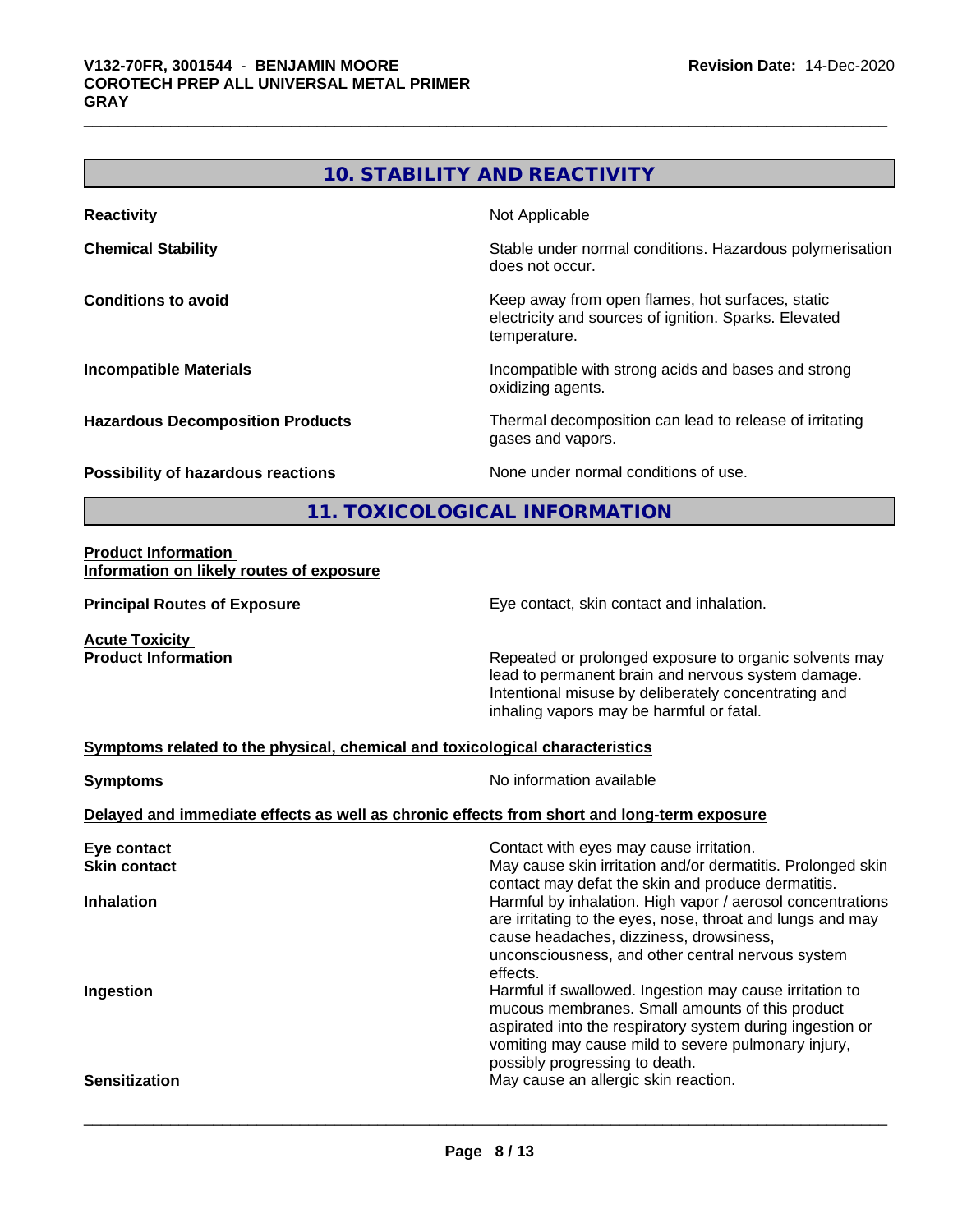| <b>Neurological Effects</b>     | No information available.                                                                                        |
|---------------------------------|------------------------------------------------------------------------------------------------------------------|
| <b>Mutagenic Effects</b>        | No information available.                                                                                        |
| <b>Reproductive Effects</b>     | No information available.                                                                                        |
| <b>Developmental Effects</b>    | No information available.                                                                                        |
| <b>Target organ effects</b>     | No information available.                                                                                        |
| <b>STOT - single exposure</b>   | May cause disorder and damage to the, Respiratory                                                                |
|                                 | system.                                                                                                          |
| <b>STOT - repeated exposure</b> | Causes damage to organs through prolonged or repeated<br>exposure if inhaled, Causes damage to organs through    |
|                                 | prolonged or repeated exposure.                                                                                  |
| Other adverse effects           | No information available.                                                                                        |
| <b>Aspiration Hazard</b>        | May be harmful if swallowed and enters airways. Small<br>amounts of this product aspirated into the respiratory  |
|                                 | system during ingestion or vomiting may cause mild to<br>severe pulmonary injury, possibly progressing to death. |

## **Numerical measures of toxicity**

### **The following values are calculated based on chapter 3.1 of the GHS document**

| ATEmix (oral)                 | 19388 mg/kg |
|-------------------------------|-------------|
| ATEmix (dermal)               | 8540 mg/ka  |
| ATEmix (inhalation-dust/mist) | 13 $mq/L$   |

## **Component Information**

| Chemical name                                               | Oral LD50             | Dermal LD50                | <b>Inhalation LC50</b>   |
|-------------------------------------------------------------|-----------------------|----------------------------|--------------------------|
| Xylene<br>1330-20-7                                         | $= 3500$ mg/kg (Rat)  | $>$ 4350 mg/kg (Rabbit)    | $= 29.08$ mg/L (Rat) 4 h |
| Petroleum ether<br>8032-32-4                                |                       |                            | $= 3400$ ppm (Rat) 4 h   |
| Distillates, petroleum, hydrotreated<br>light<br>64742-47-8 | $>$ 5000 mg/kg (Rat)  | $>$ 2000 mg/kg (Rabbit)    | $> 5.2$ mg/L (Rat) 4 h   |
| Titanium dioxide<br>13463-67-7                              | > 10000 mg/kg (Rat)   |                            | ۰.                       |
| Ethyl benzene<br>$100 - 41 - 4$                             | $= 3500$ mg/kg (Rat)  | $= 15400$ mg/kg (Rabbit)   | $= 17.4$ mg/L (Rat) 4 h  |
| Solvent naphtha, petroleum, light<br>aromatic<br>64742-95-6 | $= 8400$ mg/kg (Rat)  | $>$ 2000 mg/kg (Rabbit)    | $= 3400$ ppm (Rat) 4 h   |
| Methyl ethyl ketoxime<br>96-29-7                            | $= 930$ mg/kg (Rat)   | 1000 - 1800 mg/kg (Rabbit) | $> 4.83$ mg/L (Rat) 4 h  |
| Carbon black<br>1333-86-4                                   | $> 15400$ mg/kg (Rat) | $>$ 3 g/kg (Rabbit)        |                          |

## **Chronic Toxicity**

## **Carcinogenicity**

*The information below indicateswhether each agency has listed any ingredient as a carcinogen:.*

| <b>Chemical name</b> | <b>IARC</b>                    | <b>NTP</b>             |
|----------------------|--------------------------------|------------------------|
|                      | 1 - Human Carcinogen           | Known Human Carcinogen |
| Silica, crystalline  |                                |                        |
|                      | 2B - Possible Human Carcinogen |                        |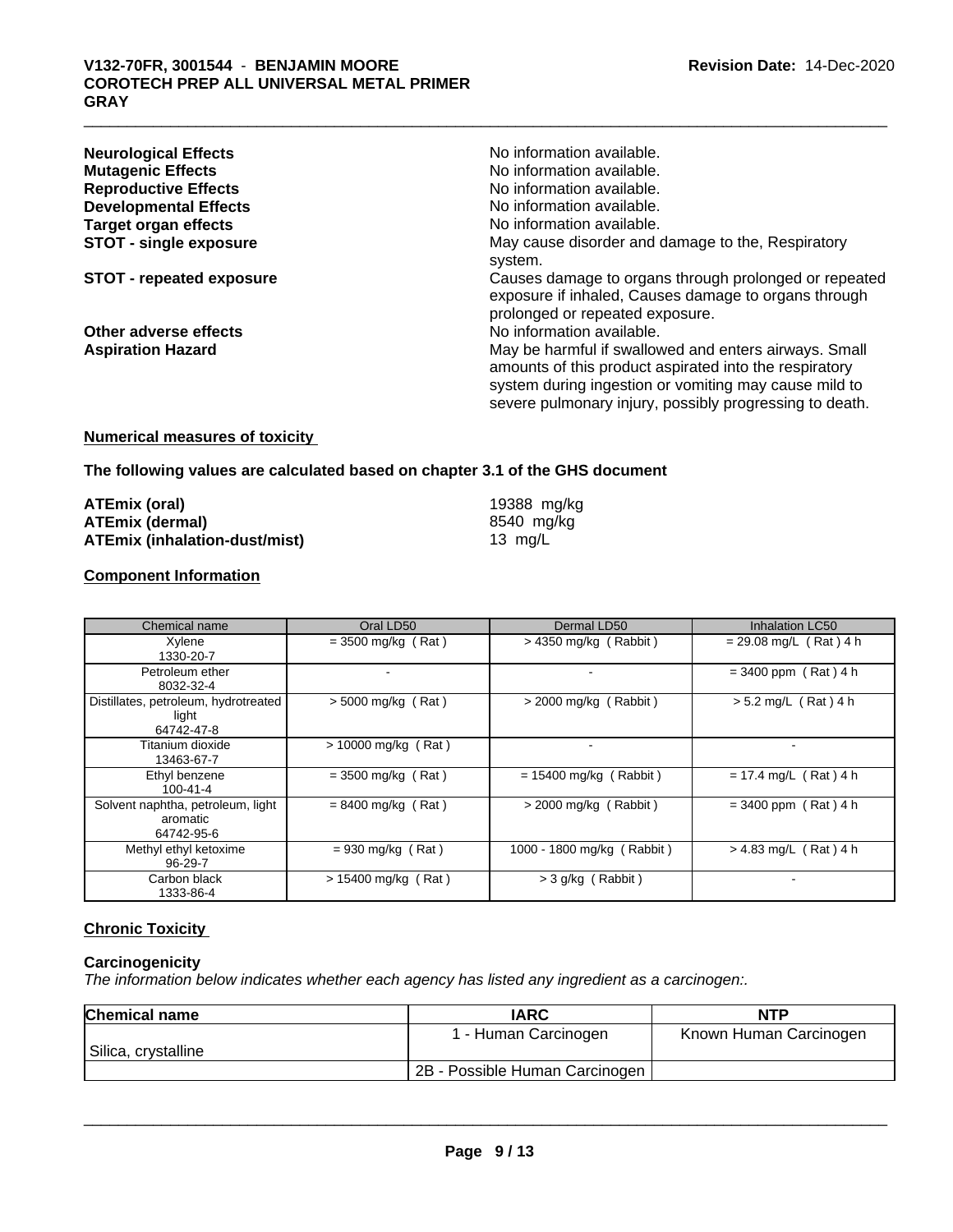## \_\_\_\_\_\_\_\_\_\_\_\_\_\_\_\_\_\_\_\_\_\_\_\_\_\_\_\_\_\_\_\_\_\_\_\_\_\_\_\_\_\_\_\_\_\_\_\_\_\_\_\_\_\_\_\_\_\_\_\_\_\_\_\_\_\_\_\_\_\_\_\_\_\_\_\_\_\_\_\_\_\_\_\_\_\_\_\_\_\_\_\_\_ **V132-70FR, 3001544** - **BENJAMIN MOORE COROTECH PREP ALL UNIVERSAL METAL PRIMER GRAY**

| Titanium dioxide |                                |  |
|------------------|--------------------------------|--|
|                  | 2B - Possible Human Carcinogen |  |
| l Ethvl benzene  |                                |  |
|                  | 2B - Possible Human Carcinogen |  |
| Carbon black     |                                |  |

• Crystalline Silica has been determined to be carcinogenic to humans by IARC (1) when in respirable form. Risk of cancer depends on duration and level of inhalation exposure to spray mist or dust from sanding the dried paint.

• Although IARC has classified titanium dioxide as possibly carcinogenic to humans (2B), their summary concludes: "No significant exposure to titanium dioxide is thought to occur during the use of products in which titanium dioxide is bound to other materials, such as paint."

## **Legend**

IARC - International Agency for Research on Cancer NTP - National Toxicity Program OSHA - Occupational Safety & Health Administration

**12. ECOLOGICAL INFORMATION**

## **Ecotoxicity Effects**

The environmental impact of this product has not been fully investigated.

## **Product Information**

## **Acute Toxicity to Fish**

No information available

## **Acute Toxicity to Aquatic Invertebrates**

No information available

## **Acute Toxicity to Aquatic Plants**

No information available

## **Persistence / Degradability**

No information available.

## **Bioaccumulation**

There is no data for this product.

## **Mobility in Environmental Media**

No information available.

## **Ozone**

No information available

## **Component Information**

## **Acute Toxicity to Fish**

Xylene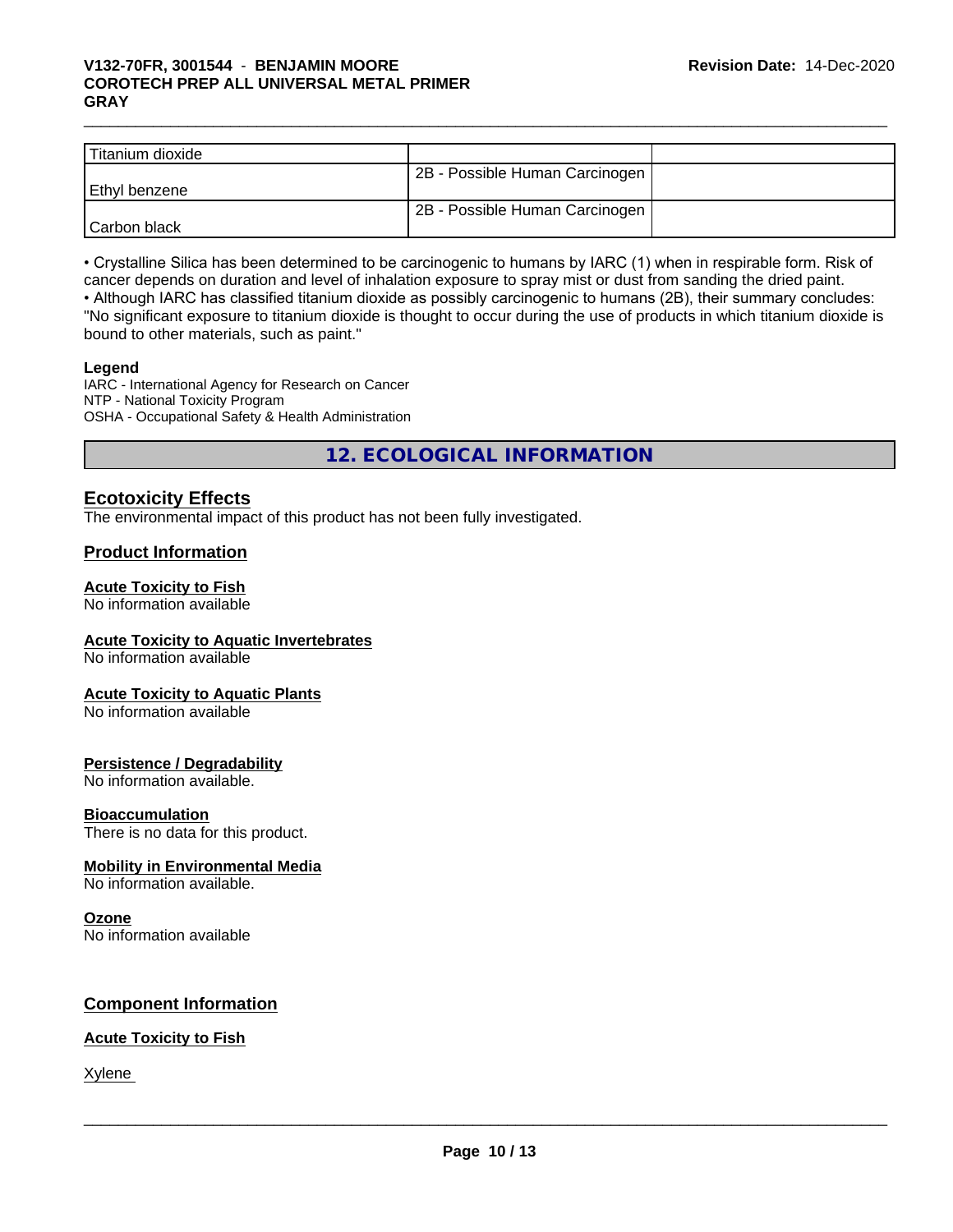## \_\_\_\_\_\_\_\_\_\_\_\_\_\_\_\_\_\_\_\_\_\_\_\_\_\_\_\_\_\_\_\_\_\_\_\_\_\_\_\_\_\_\_\_\_\_\_\_\_\_\_\_\_\_\_\_\_\_\_\_\_\_\_\_\_\_\_\_\_\_\_\_\_\_\_\_\_\_\_\_\_\_\_\_\_\_\_\_\_\_\_\_\_ **V132-70FR, 3001544** - **BENJAMIN MOORE COROTECH PREP ALL UNIVERSAL METAL PRIMER GRAY**

LC50: 13.5 mg/L (Rainbow Trout - 96 hr.) Titanium dioxide  $LC50:$  > 1000 mg/L (Fathead Minnow - 96 hr.) Ethyl benzene LC50: 12.1 mg/L (Fathead Minnow - 96 hr.) Methyl ethyl ketoxime LC50: 48 mg/L (Bluegill sunfish - 96 hr.)

## **Acute Toxicity to Aquatic Invertebrates**

Ethyl benzene EC50: 1.8 mg/L (Daphnia magna - 48 hr.) Methyl ethyl ketoxime EC50: 750 mg/L (Daphnia magna - 48 hr.)

## **Acute Toxicity to Aquatic Plants**

Ethyl benzene EC50: 4.6 mg/L (Green algae (Scenedesmus subspicatus), 72 hrs.)

## **13. DISPOSAL CONSIDERATIONS**

**Waste Disposal Method Dispose of in accordance with federal, state, provincial,** and local regulations. Local requirements may vary, consult your sanitation department or state-designated environmental protection agency for more disposal options.

**Empty Container Warning <b>Emptied** Containers may retain product residue. Follow label warnings even after container is emptied. Residual vapors may explode on ignition.

## **14. TRANSPORT INFORMATION**

**TDG Proper Shipping Name** PAINT **Hazard class** 3 **UN-No.** UN1263 **Packing Group III Description** UN1263, PAINT, 3, II **ICAO / IATA** Contact the preparer for further information. **IMDG / IMO Contact the preparer for further information.**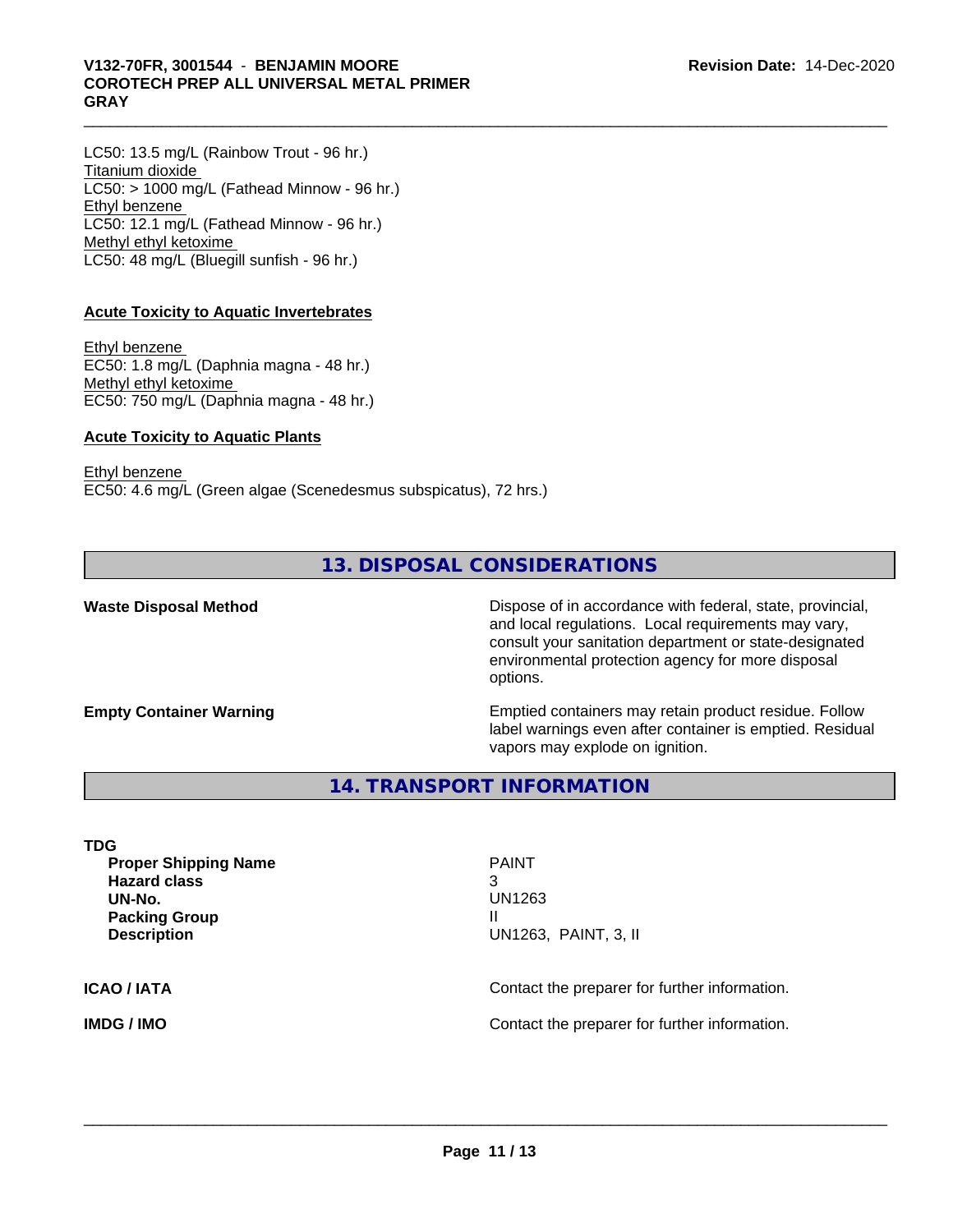## **15. REGULATORY INFORMATION**

## **International Inventories**

| <b>TSCA: United States</b> | Yes - All components are listed or exempt. |
|----------------------------|--------------------------------------------|
| <b>DSL: Canada</b>         | Yes - All components are listed or exempt. |

## **National Pollutant Release Inventory (NPRI)**

### **NPRI Parts 1- 4**

This product contains the following Parts 1-4 NPRI chemicals:

| <b>Chemical name</b> | CAS No.  | Weight-%   | <b>NPRI Parts 1-4</b> |  |
|----------------------|----------|------------|-----------------------|--|
| Xvlene               | 330-20-7 | 10%<br>∽ - | ∟isted                |  |
| Ethyl benzene        | 100-41-4 | $-5%$      | Listed                |  |

#### **NPRI Part 5**

This product contains the following NPRI Part 5 Chemicals:

| <b>Chemical name</b>                 | <b>CAS No.</b> | Weight-%  | <b>NPRI Part 5</b> |  |
|--------------------------------------|----------------|-----------|--------------------|--|
| Xvlene                               | 1330-20-7      | $5 - 10%$ | Listed             |  |
| Petroleum ether                      | 8032-32-4      | $5 - 10%$ | Listed             |  |
| Distillates, petroleum, hydrotreated | 64742-47-8     | $3 - 7%$  | Listed             |  |
| liaht                                |                |           |                    |  |
| Solvent naphtha, petroleum, light    | 64742-95-6     | l - 5%    | ∟isted             |  |
| aromatic                             |                |           |                    |  |

#### **WHMIS Regulatory Status**

This product has been classified in accordance with the hazard criteria of the Hazardous Products Regulations (HPR) and the SDS contains all the information required by the HPR.

| 16. OTHER INFORMATION |
|-----------------------|
|-----------------------|

**HMIS** - **Health:** 2\* **Flammability:** 3 **Reactivity:** 0 **PPE:** -

## **HMIS Legend**

- 0 Minimal Hazard
- 1 Slight Hazard
- 2 Moderate Hazard
- 3 Serious Hazard
- 4 Severe Hazard
- \* Chronic Hazard

X - Consult your supervisor or S.O.P. for "Special" handling instructions.

*Note: The PPE rating has intentionally been left blank. Choose appropriate PPE that will protect employees from the hazards the material will present under the actual normal conditions of use.*

*Caution: HMISÒ ratings are based on a 0-4 rating scale, with 0 representing minimal hazards or risks, and 4 representing significant hazards or risks. Although HMISÒ ratings are not required on MSDSs under 29 CFR 1910.1200, the preparer, has chosen to provide them. HMISÒ ratings are*